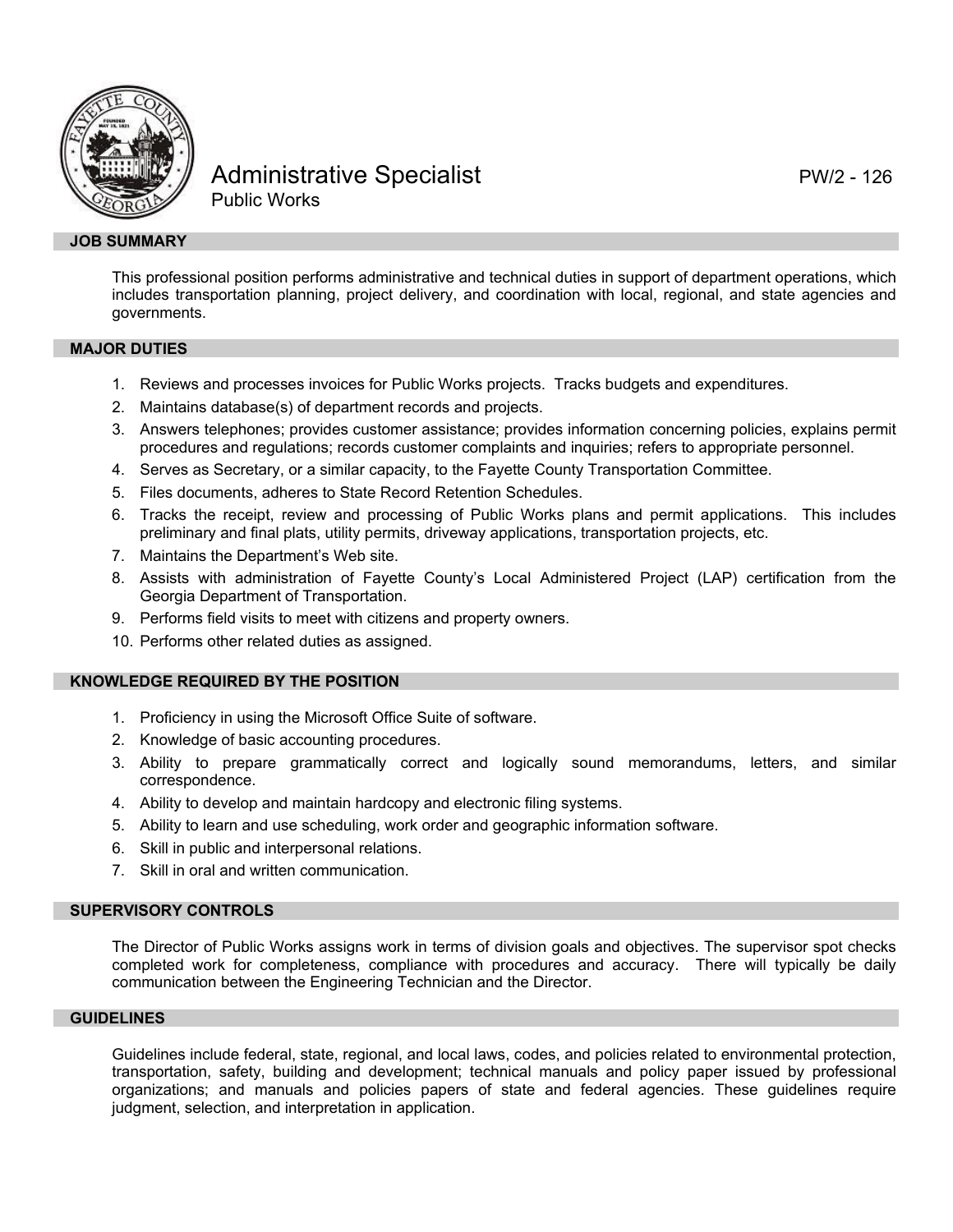### **COMPLEXITY/SCOPE OF WORK**

- The work consists of related technical and administrative duties. A challenge of the position is the number of projects and work orders underway at any one time.
- The purpose of this position is to provide administrative and technical support for department operations. Success in this position contributes to the efficiency of department operations.

## **CONTACTS**

- Contacts are typically with other County Departments (e.g. Finance, Purchasing, Road Department, etc.), County citizens, the Georgia Department of Transportation, and other local governments.
- Contacts are typically to give or exchange information, resolve problems and provide services.

### **PHYSICAL DEMANDS/ WORK ENVIRONMENT**

- The work is typically performed while sitting, standing, stooping or walking. The position will make periodic field visits that require traversing construction zones and natural environments. The employee will occasionally lift light objects.
- Most work will be performed in an office although occasionally field visits will be required.

#### **SUPERVISORY AND MANAGEMENT RESPONSIBILITY**

None.

## **SPECIAL CERTIFICATIONS AND LICENSES**

• Possession of a valid State of Georgia driver's license (Class C) and a satisfactory Motor Vehicle Record (MVR) in compliance with County Safety and Loss Control Guidelines. Completion of the State of Georgia Department of Transportation Defensive Driving Course and/or Emergency Vehicle Operation Certification within twelve (12) months of employment.

## **ADA COMPLIANCE**

• Fayette County is an Equal Opportunity Employer. ADA requires the County to provide reasonable accommodations to qualified individuals with disabilities. Prospective and current employees are invited to discuss accommodations.

## **HIPAA COMPLIANCE**

• The Health Insurance Portability and Accountability Act of 1996, as amended, requires employees to protect the security of Protected Health Information (PHI) however it is obtained, handled, learned, heard or viewed in the course of their work.

### **DRUG AND ALCOHOL COMPLIANCE**

• In accordance of Fayette County's Substance Abuse Policy of 1996, as amended, all job applicants offered employment will undergo testing for the presence of illegal drugs and alcohol as a condition of employment. In the course of employment, employees are subject to random, reasonable suspicion, post-accident, and routine fitness for duty testing for illegal drugs and alcohol abuse. Employees are prohibited to work under the influence, to possess, to distribute, or to sell illegal drugs in the work place or abuse alcohol on the job. Confirmed positive is reason for denial of employment and/or termination.

### **MINIMUM QUALIFICATIONS**

- Knowledge and level of competency commonly associated with completion of specialized training in the field of work, in addition to basic skills typically associated with a high school education of GED equivalent.
- Enough experience to understand the basic principles relevant to the major duties of the position, usually